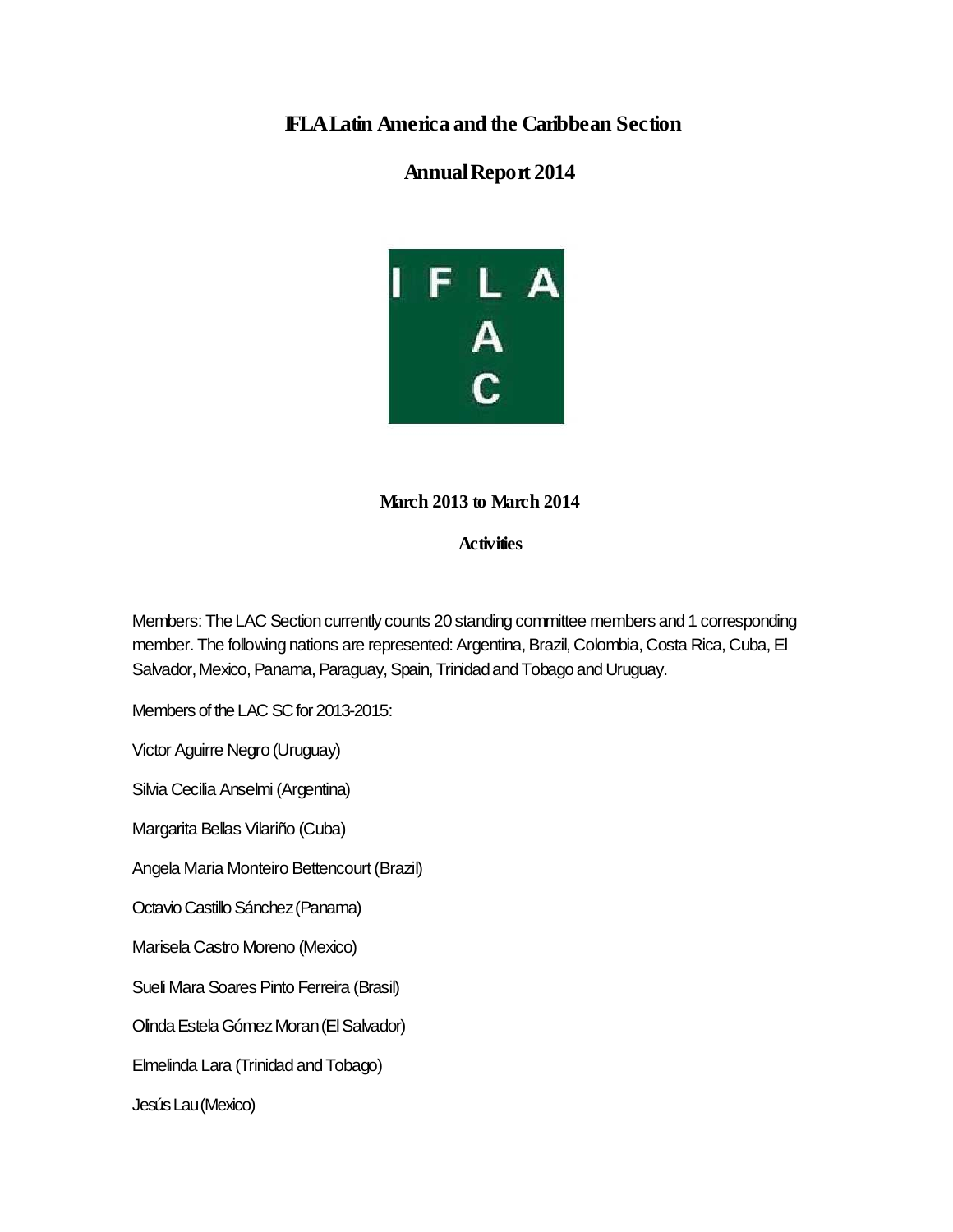Bárbara Lazo Rodriguez (Cuba)

Hortensia Lobato Reyes (Mexico)

Amada MarcosBlásquez(Spain)

Alejandra Martínez del Prado (Mexico)

Belén Martínez González (Spain)

Silvia Prada Forero (Colombia)

EmilceNoemi SenaCorrea(Paraguay)

Ruth Helena Vallejo (Colombia)

Nancy Vanegas Cuevas (Colombia)

Sigrid Karin Weiss Dutra (Brazil)

Karla Rodríguez Salas (Costa Rica) Corresponding member

Jaime Ríos Ortega (Mexico) Ex-officio member

Four members completed their terms 2009-2013 on the Standing Committee in Singapore: Araceli García Martín, Ana Maria Peruchena, Doris Samanez Alzamora and Felipe Filiberto Martínez Arellano. We thank them for their work and support.

In 2013 elections were held: Sigrid Karin Weiss Dutra (Brazil) served as President and Silvia Cecilia Anselmi (Argentina) served as Secretary and Information Coordinator /Web editor. Both were reelected for a second termon their posts.

Under the theme "Our Digital Futures", the 2013 Presidential Meeting will be celebrated in Mexico City on March 6 and 7. This conference will have prominent and inspiring speakers to address current issues on access to information for libraries concerning access forresearch and education, access to enhance reading, access for the cultural memory, and copyright exceptions and limitations for libraries and archives to benefit access. Participants will also contribute to the development of the IFLA Trend Report on access to digital information in the global digital environment and information society in which libraries will operate over the next five years, to be launched at the IFLA World Library and InformationCongress inSingapore 17 - 23 August, 2013. This Conference is organized and sponsored by the IFLA RegionalOffice for LatinAmerica and the Caribbean and the LAC Section; the NationalAutonomous University of Mexico (UNAM) through the Humanities Research Coordination, the Library Science and Information Research Institute and the General Direction for Libraries; the Mexican Librarians Association (AMBAC), and the National College of Graduate Librarians (CNB).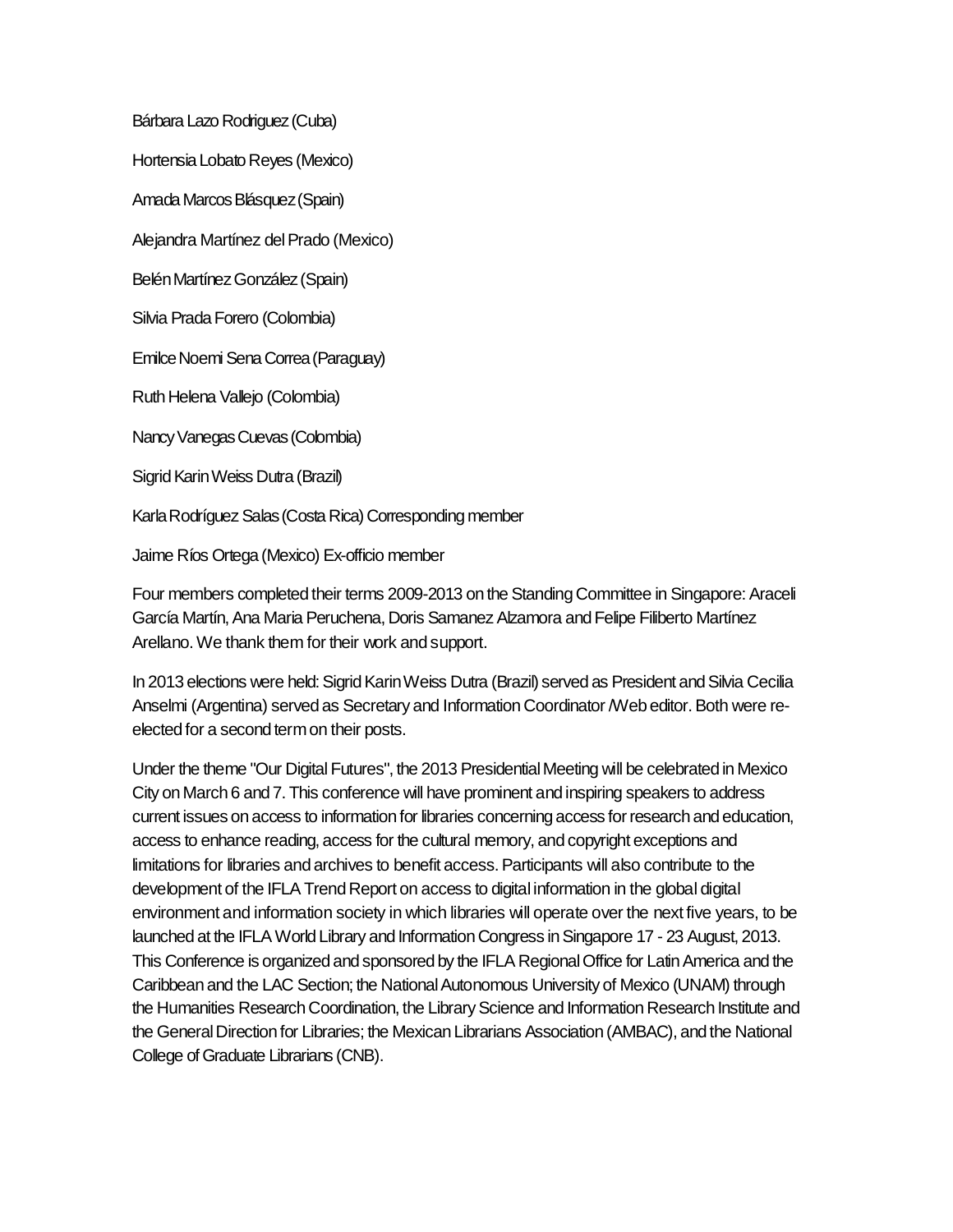By request of IFLA Headquarters IFLALAC prepared a reportabout copyright and limitations and exceptions for libraries and archives in each country of the LAC region. A compilation was sent and used by the IFLA Committee on Copyright and other Legal Matters (CLM)

IFLA LAC supported the International Workshop on Acquisition & Collection Development related topics, in Tijuana and Ensenada, Mexico, June 19-21, 2013 organized by the IFLA Acquisition and Collection Development Section.

The Brazilian Federation of Librarians, Scientists of the Information and Institutions - FEBAB, and the Santa Catarina State Association of Librarians - ACB, entity member of FEBAB, had just performed from July 7 to 10 in the city of Florianopolis, in the south of Brazil, the XXV Brazilian Congress of Librarianship, Documentation and Information Science. The general subject of the Congress was "Libraries, Information and Users: Approach of Transformation for Librarianship and Information Science".

One of the highlights of the event was the presence of Mrs. Ingrid Parent, President of IFLA, participating in the Workshop of Advocacy performed for the leaderships of the associative movement inBraziland delivering the Keynote in the congress opening in the night of July 7.

BSLA Training: The workshop was delivered by our colleague Elizabet Ramos de Carvalho (former Manager of IFLARegionalOffice for LatinAmerica and the Caribbean) onJuly 7, using the methodology of the program "Building Strong Library Associations" focusing in the question of the communication and leadership. During the workshop, there was the participation of Ingrid Parent that kindly answered to the numerous questions of the participants. It was a special moment that motivated a lot the participants and certainly will contribute for the strengthening of the representative entities of class in Brazil.

Latin America and the Caribbean activities at IFLA World Library and Information Congress: 79th IFLA General Conference and Assembly, 17-23 August 2013, Singapore: LAC Section participated in the following sessions: Caucus: Africa, Asia & Oceania and Latin America and the Caribbean; Caucus Portuguese Speaking Participants; Caucus Spanish Speaking Participants; Division V Leadership Brief; Latin America and the Caribbean Standing Committee I (18 August 2013 13:45 -15:45); LatinAmerica and the CaribbeanStandingCommittee II(20 August 2013 08:00 - 09:30)

Our OpenSessionwas dedicated to "Building the future in Latin America and the Caribbean: local priorities and globalopportunities / Construyendo elfuturo en América Latina y elCaribe: prioridades locales y oportunidades globales" on August 22 with speakers from USA, Chile, Mexico andBrazil:

Collaboration in support of library training. Lesley Farmer (California State University Long • Beach, Los Alamitos, USA)

Evaluación de Impacto Contenidos para la Inclusión digitalen comunidades locales - Programa •BiblioRedes. Pablo Andrade Blanco (Dirección de Bibliotecas, Archivos y Museos. Sistema Nacional de Bibliotecas Públicas, Santiago de Chile, Chile)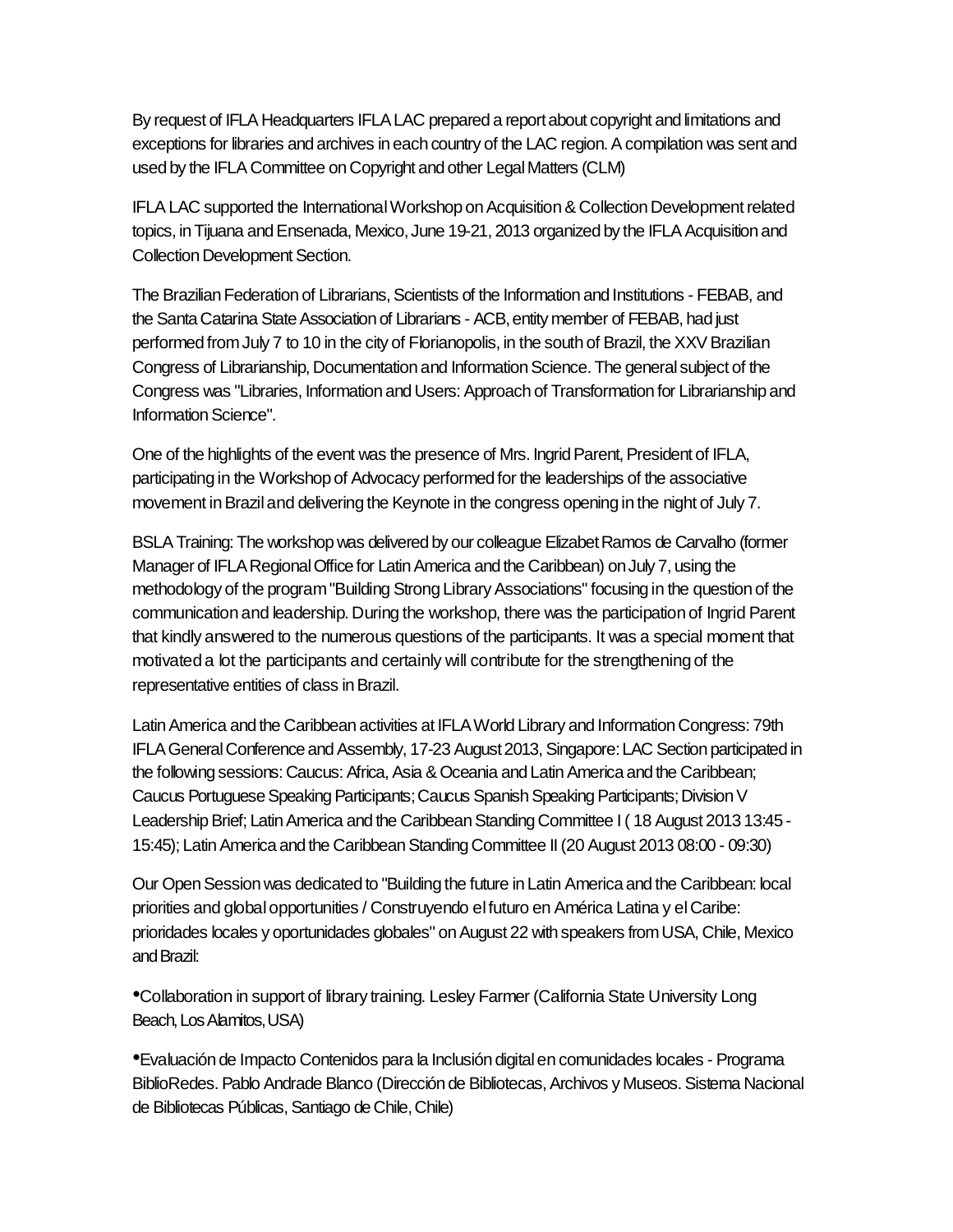•Retos <sup>y</sup> oportunidades enAmérica Latina <sup>y</sup> elCaribe / Challenges and opportunities in Latin America and the Caribbean. Sueli Mara Soares Pinto Ferreira (Universidade de São Paulo, São Paulo, Brasil) and Jesús Lau (Universidad Veracruzana, Veracruz, México)

Papers are available on the IFLA Library.

During the Closing Session at IFLA WLIC 2013 Singapore on 22 August, IFLA President Ingrid Parent and IFLAProfessionalCommitteeChair AnnOkerson conferred the award "IFLACommunicator of the Year 2013" to Silvia Cecilia Anselmi, Secretary and Information Coordinator of Latin America and the Caribbean Section.

Satellite meeting 2014: A proposal was successful submitted to host a satellite meeting at the IFLA WLIC 2014 Lyon. Musée archéologique départementalde Saint Romain enGal-Vienne has agreed to host the satellite meeting at its institution on August 14. This event will be a very successful initiative fromLAC Section because will be the first satellite meeting organized outside LAC region. This meeting will be dedicated to "Bibliotecas fuertes para una sociedad fuerte en América Latina y el Caribe - Strong libraries, Strong societies in Latin America and the Caribbean - Des bibliothèques fortes pour des sociétés fortes en l'Amérique latine et les Caraïbes".

At IFLA World Library and Information Congress, 80th IFLA General Conference and Assembly, 16-22 August 2014, Lyon, France, Latin America and the Caribbean Section invites interested professionals to participate to submit proposals for the open session entitled:"Knowledge, information and citizens: the social value of libraries / Conocimiento, información y ciudadanía: el valor socialde las bibliotecas / Connaissance, information et citoyenneté: la valeur sociale des bibliothèques". 44 proposals were received.

On March 28th, 2014, FEBAB and the University of São Paulo (Information Science Department of the Faculty of Philosophy, Sciences and Letters of Ribeirão Preto and supported by the Integrated Library System) commemorate the 40th anniversary of the Latin American and Caribbean Section of the InternationalFederation of LibraryAssociations and Institutions - IFLA/ LAC , with the seminar "Tradition and Innovation Cooperation : New Frontiers of access" which aims to discuss recent trends in management, availability, quality and use of information on investigations carried out in the area of Science, seeking to bring together researchers, managers of educationaland research institutions, representatives of funding agencies, evaluators, librarians, ICT specialists and decision makers in different areas.

Two other events was take place in São Paulo, Brazil, in the week preceding the said seminar, they are: - Workshop "Strengthening Library Associations" attending to BSLA Program (Building Strong Library Associations) coordinated by IFLA sponsored by the Melinda Gates Foundation and oriented to managers, class library institutions in LatinAmerica and the Caribbean. It was from March 24th to 27th with Library Associations chairs from: Bolivia, Brazil, El Salvador, Colombia, Mexico, Peru, Paraguay and Uruguay.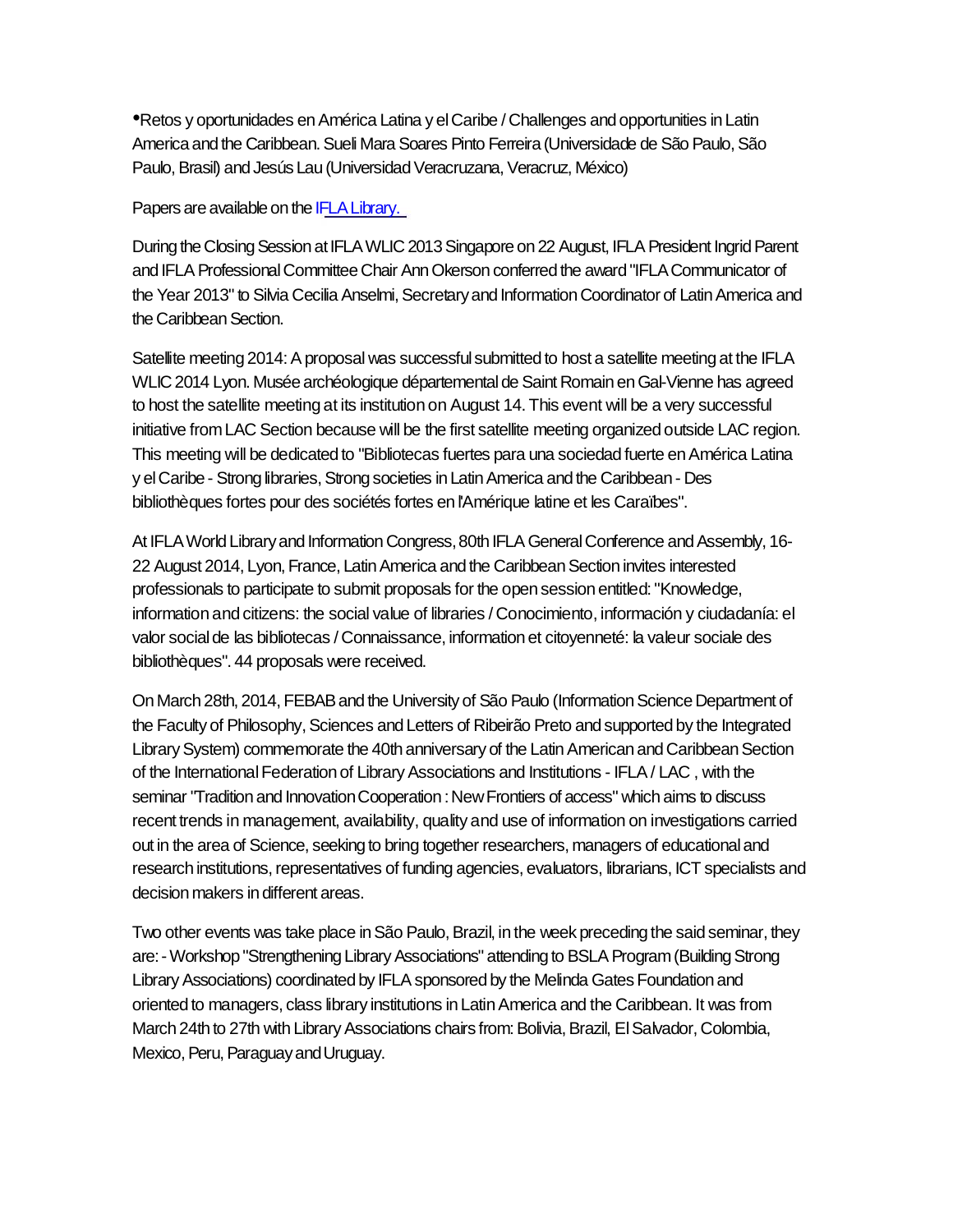IFLA LAC midterm SC meeting, from March 26 to 27. We planned, evaluated and gave continuity to the actions proposed by the IFLA LAC Section for and prepare the agenda of the next SC meeting of the section and the Open Section concerning Latin America and the Caribbean at IFLA Conference, both taking place next August. Also SC has prepared and accepted a new action plan for 2014-2015. A Publications work group was created.

Workshops "Libraries in the digital world", as part of the workshop programof application of digital tools for the development of library services, which have already been made successful experiences in Peru, Colombia, Mexico and Guatemala during 2013. Organized by The Ministry of Education, Culture and Sports of Spain, through the General Library Coordination convened in collaboration with IFLALAC. A newedition will be held from21 to 25 April 2014 in Montevideo, Uruguay.

IFLA LAC collaborated with translations of IFLA documents into Spanish.

Two issues of the Section Newsletter were published in electronic format (number 62, jan.-jun. 2013 and number 63, jul.-dec. 2013), available at: http://www.ifla.org/publications/latin-americaand-the-caribbean-section-newsletter

The LAC Section maintains close contact with other IFLA Sections, Special Activities and Strategic Programmes, to integrate LAC into IFLAand the libraries and information world and libraries associations in the LAC region.

The LAC Section continues to work on socialmedia: http://www.facebook.com/IFLALAC; http://www.twitter.com/iflalac; http://www.pinterest.com/iflalac; and to informe activities of IFLA and IFLA LAC on: http://www.ifla.org/lac; http://blogs.ifla.org/lac and e-mail lists.

Reportsubmitted by:

Sigrid Karin Weiss Dutra - Chair

Silvia Cecilia Anselmi - Secretary and Information Coordinator / Web editor

April2014.